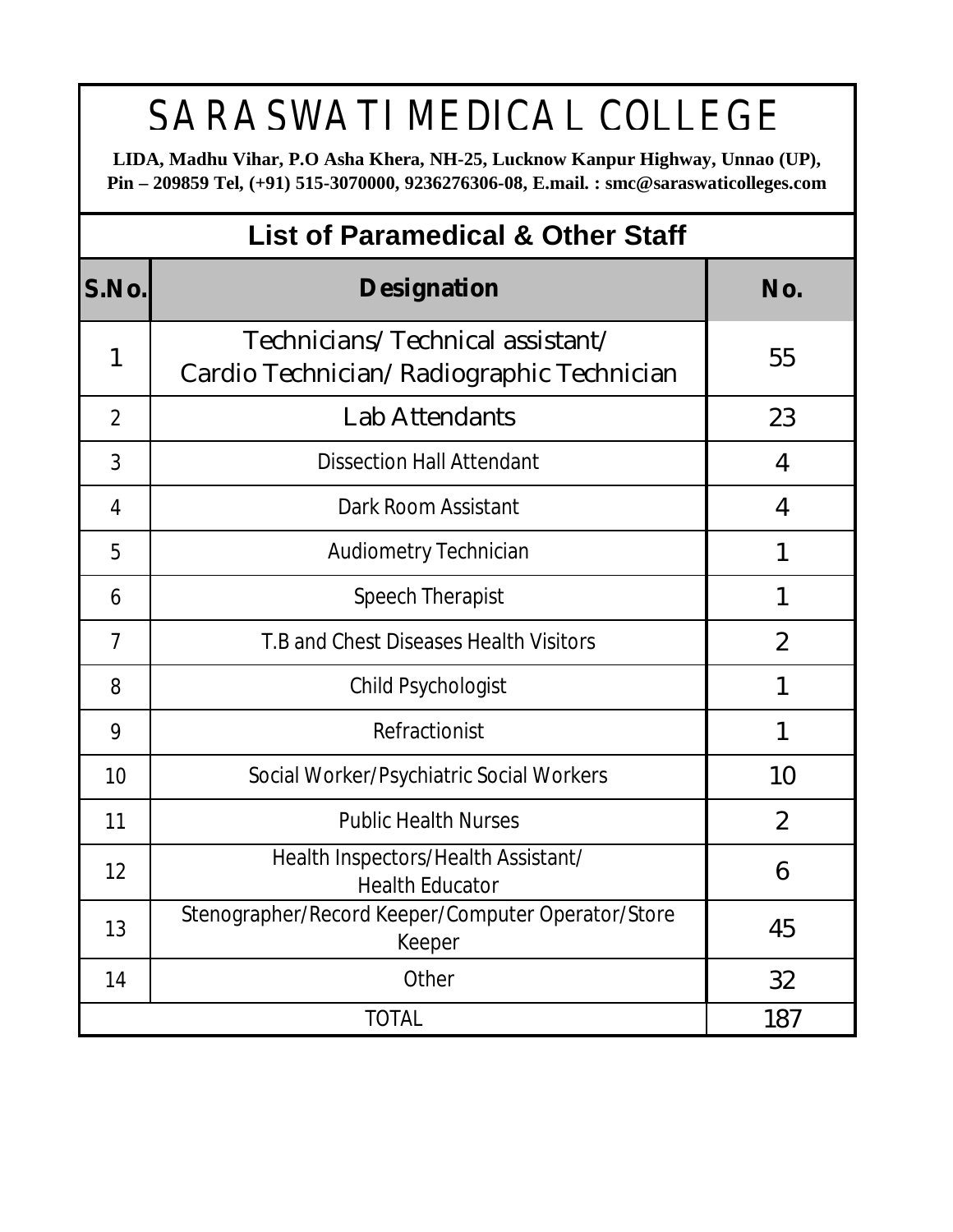## List of Paramedical & Other Staff SARASWATI MEDICAL COLLEGE MADHU VIHAR POST-ASHA KHERA NH-25 LUCKNOW KANPUR

| <b>ANATOMY</b> |                                                    |                |                |                      |                 |  |  |  |
|----------------|----------------------------------------------------|----------------|----------------|----------------------|-----------------|--|--|--|
| S.No.          | Post                                               | Req            | Avl            | Name of the Employee | Date of Joining |  |  |  |
|                | Technician/Technical                               | 1              |                | Mr. Ram Babu         | 01.12.2017      |  |  |  |
|                | Astt.                                              |                | $\overline{2}$ | Mr. Siddhnath        | 05.11.2016      |  |  |  |
|                |                                                    |                |                | Mr. Pramod           | 22.09.2016      |  |  |  |
| $\overline{2}$ | <b>Dissection Hall</b><br><b>Attendants</b>        | 4              | $\overline{2}$ | Mr. Atul Yadav       | 26.09.2016      |  |  |  |
|                |                                                    |                | 3              | Mr. Ashish Kumar     | 02.01.2016      |  |  |  |
|                |                                                    |                | 4              | Mr. Manish           | 15.07.2019      |  |  |  |
| $\mathfrak{Z}$ | Store Keeper Cum<br>Clerk Cum Computer<br>Operator | 1              |                | Ms. Babita           | 28.09.2016      |  |  |  |
| 4              |                                                    | $\overline{2}$ | 1              | Mrs. Nisha           | 03.11.2009      |  |  |  |
|                | Sweepers                                           |                | $\overline{2}$ | Mrs. Ranno           | 08.01.2017      |  |  |  |

|       | <b>PHYSIOLOGY</b>                                  |     |     |                             |                 |  |  |  |
|-------|----------------------------------------------------|-----|-----|-----------------------------|-----------------|--|--|--|
| S.No. | Post                                               | Req | Avl | Name of the Employee        | Date of Joining |  |  |  |
|       | Technician                                         |     |     | Mr. Suraj Prakash Chaurasia | 29.11.2017      |  |  |  |
| 2     | Store Keeper Cum<br>Clerk Cum Computer<br>Operator |     |     | Mr. Ramakant                | 22.09.2016      |  |  |  |
|       |                                                    |     |     | Mrs. Rajmanti               | 16.09.2017      |  |  |  |
|       | <b>Sweepers</b>                                    |     | ኅ   | Mrs. Sunita                 | 07.01.2016      |  |  |  |

| <b>BIOCHEMISTRY</b> |                           |                |     |                         |                 |  |  |
|---------------------|---------------------------|----------------|-----|-------------------------|-----------------|--|--|
| S.No.               | <b>Post</b>               | Req            | Avl | Name of the Employee    | Date of Joining |  |  |
|                     | Technical Asst.           | $\overline{2}$ |     | Mr. Nitesh Kumar Sharma | 19.07.2019      |  |  |
|                     | /Technician               |                | 2   | Mr. Amresh Singh        | 08.11.2017      |  |  |
|                     | <b>Store Keeper Cum</b>   |                |     |                         |                 |  |  |
| 2                   | <b>Clerk Cum Computer</b> |                |     | Mr. Atul                | 22.09.2016      |  |  |
|                     | Operator                  |                |     |                         |                 |  |  |
| 3                   | Lab Attendant             |                |     | Mr. Lalit               | 15.12.2018      |  |  |
| Λ                   | $C_{MOOM}$                | ⌒              |     | Mrs. Rajrani            | 21.09.2017      |  |  |
|                     |                           |                |     |                         |                 |  |  |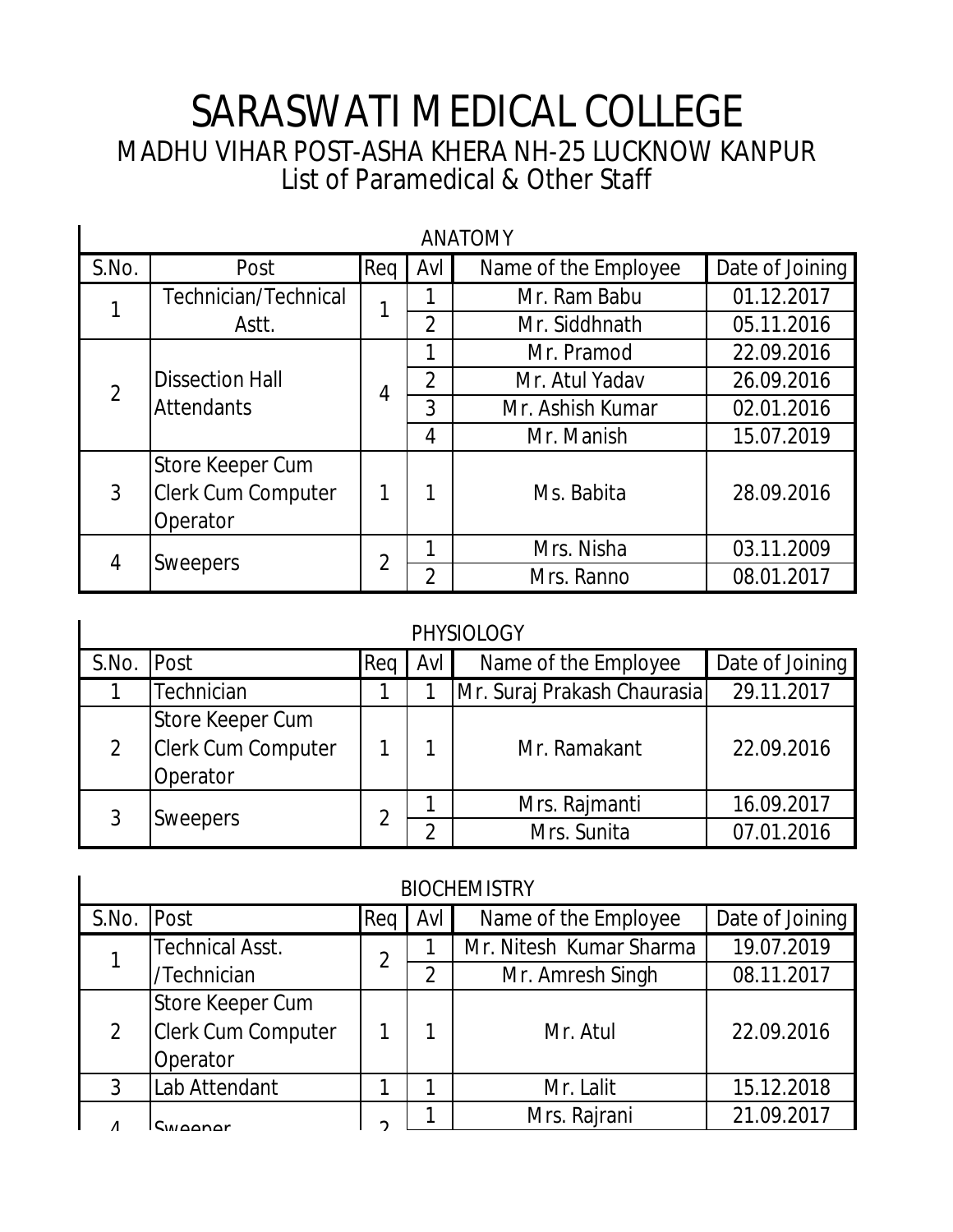| <b>A.A.</b>                                                                                                       |   |
|-------------------------------------------------------------------------------------------------------------------|---|
| <b>JAACCMCI</b><br>-<br>Mr<br><b>a</b><br>מר<br>ldi.<br>nuu.<br>$\sim$<br>-<br>.<br>-<br>$\overline{\phantom{0}}$ | ∼ |

| <b>PATHOLOGY</b> |                      |                |                |                      |                 |  |  |
|------------------|----------------------|----------------|----------------|----------------------|-----------------|--|--|
| S.No.            | Post                 | Req            | Avl            | Name of the Employee | Date of Joining |  |  |
|                  |                      |                |                | Mr. Praveen          | 30.10.2018      |  |  |
| 1                | Technical Asst.      | $\overline{4}$ | $\overline{2}$ | Mr. Ashfaque Ahmad   | 21.09.2017      |  |  |
|                  | /Technician          |                | 3              | Mr. Pradeep Kumar    | 05.05.2018      |  |  |
|                  |                      |                | 4              | Mr. Chandra Shekhar  | 18.10.2017      |  |  |
| $\overline{2}$   | Steno cum Computer   |                |                | Ms. Anjana           | 17.10.2019      |  |  |
|                  | Operator             |                |                |                      |                 |  |  |
| 3                | Sore Keeper cum      |                | 1              | Mr. Kamal Deep Verma | 26.09.2017      |  |  |
|                  | <b>Record Keeper</b> |                |                |                      |                 |  |  |
| $\overline{4}$   | Lab Attendants       | $\overline{2}$ | 1              | Mr. Naresh           | 01.01.2019      |  |  |
|                  |                      |                | $\overline{2}$ | Mr. subhash Chandra  | 07.01.2019      |  |  |
|                  |                      |                | 1              | Mrs. Guddi           | 26.11.2015      |  |  |
| 5                | <b>Sweepers</b>      | $\overline{2}$ | $\overline{2}$ | Mr. Hori Lal         | 21.07.2016      |  |  |

#### MICROBIOLOGY

| S.No.          | Post                             | Reg            | Avl            | Name of the Employee     | Date of Joining |
|----------------|----------------------------------|----------------|----------------|--------------------------|-----------------|
|                |                                  |                |                | Mr. Shivam Pandey        | 20.04.2018      |
|                |                                  |                | $\overline{2}$ | Mr. Naval Kishor         | 23.10.2017      |
|                | <b>Technical Asst.</b>           |                | 3              | Ms. Swati Bhadoriya      | 11.12.2019      |
|                | /Technician                      | 7              | 4              | Mr. Saurabh              | 03.09.2019      |
|                |                                  |                | 5              | Mr. Brajendra            | 01.11.2019      |
|                |                                  |                | 6              | Mr. Ateesh               | 04.11.2019      |
|                |                                  |                | 7              | Mr. Sangam               | 02.09.2019      |
| $\overline{2}$ | Store Keeper Cum<br>Record clerk | 1              | 1              | Mr. Joel Edward Robinson | 28.09.2019      |
| 3              | Steno cum Computer<br>Operator   | 1              |                | Ms. Shalini Tiwari       | 17.03.2018      |
| $\overline{4}$ | Lab Attendants                   | $\overline{2}$ | 1              | Mr. Deepu                | 21.12.2019      |
|                |                                  |                | $\overline{2}$ | Mr. Mithun               | 14.09.2017      |
| 5              |                                  | $\overline{2}$ | 1              | Ms. Neelam               | 22.11.2018      |
|                | <b>Sweepers</b>                  |                | $\overline{2}$ | Ms. Ishvari              | 01.9.2017       |

| PHARMACOLOGY |              |           |  |                      |                 |  |
|--------------|--------------|-----------|--|----------------------|-----------------|--|
| S.No.        | <b>IPost</b> | Reg   Avl |  | Name of the Employee | Date of Joining |  |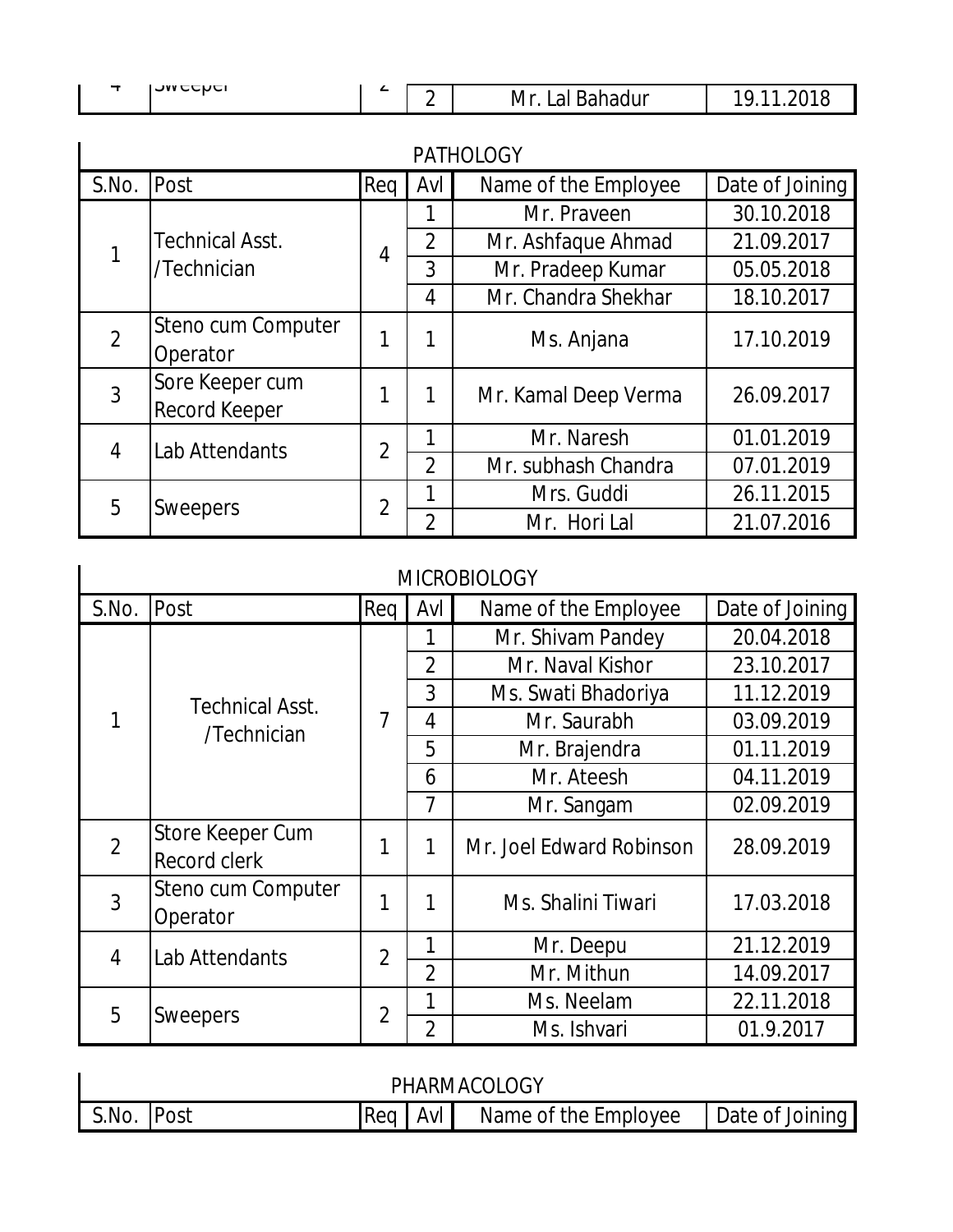|  | Store Keeper Cum<br>Clerk cum Computer<br>Operator |   |   | Mr. Shravan Kumar | 20.12.2014 |
|--|----------------------------------------------------|---|---|-------------------|------------|
|  | Lab Attendants                                     | ኅ |   | Mr. Ramakant      | 27.11.2017 |
|  |                                                    |   | ◠ | Mr. Prem Shankar  | 08.01.2019 |
|  | <b>Sweepers</b>                                    | ◠ |   | MS. Geeta         | 21.09.2016 |
|  |                                                    |   |   | MS. Kusuma devi   | 31.01.2015 |

#### FORENSIC MEDICINE

| <b>FORENSIC MEDICINE</b> |                                          |                |                |                      |                 |  |  |
|--------------------------|------------------------------------------|----------------|----------------|----------------------|-----------------|--|--|
| S.No.                    | Post                                     | Reg            | Avl            | Name of the Employee | Date of Joining |  |  |
|                          | <b>Technical Asst.</b>                   | $\overline{2}$ |                | Mr. Ankit            | 16.10.2017      |  |  |
|                          | /Technician                              |                | $\overline{2}$ | Mr. Ashish           | 03.09.2018      |  |  |
| $\overline{2}$           | Store Keeper Cum<br><b>Record Keeper</b> | 1              | 1              | Mr. Ayush Soni       | 09.11.2018      |  |  |
| 3                        | Lab Attendants                           | $\overline{2}$ | 1              | Mr. Vipin Kumar      | 15.07.2019      |  |  |
|                          |                                          |                | $\overline{2}$ | Mr. Jai Singh        | 04.05.2019      |  |  |
| 4                        | Stenographer                             | 1              | 1              | Mr. Ram Bahadur      | 01.09.2016      |  |  |
|                          |                                          | 4              | 1              | Ms. Savakiya         | 09.12.2014      |  |  |
| 5                        | Sweeper                                  |                | $\overline{2}$ | Ms. Sumitra          | 04.10.2017      |  |  |
|                          |                                          |                | 3              | Ms. Chandrakali      | 22.11.2018      |  |  |
|                          |                                          |                | 4              | Ms. Shanti           | 28.08.2019      |  |  |

#### COMMUNITY MEDICINE

| <b>COMMUNITY MEDICINE</b> |                                                     |                |                |                           |                 |  |  |  |
|---------------------------|-----------------------------------------------------|----------------|----------------|---------------------------|-----------------|--|--|--|
| S.No.                     | Post                                                | Req            | Avl            | Name of the Employee      | Date of Joining |  |  |  |
|                           | Medical Social Worker                               | 1              |                | Mr. Sudhir Singh          | 03.11.2018      |  |  |  |
| $\overline{2}$            | <b>Technical Astt.</b><br>/Technician               | 1              |                | Mr. Sateesh Kumar Jaiswal | 02.08.2018      |  |  |  |
| 3                         | Stenographer                                        | 1              |                | Mr. Shahzad Mohd          | 04.12.2014      |  |  |  |
| 4                         | <b>Store Keeper</b>                                 | 1              |                | Mr. Satish Kumar          | 01.05.2019      |  |  |  |
| 5                         | Record Keeper Cum<br>Clerk Cum Computer<br>Operator | 1              |                | Mr. Guddu                 | 23.09.2017      |  |  |  |
| 6                         |                                                     | $\overline{2}$ |                | Ms. Rajrani               | 21.09.2017      |  |  |  |
|                           | Sweeper                                             |                | $\overline{2}$ | Ms. Umakant               | 28.08.2019      |  |  |  |

GENERAL MEDICINE

 $\overline{\phantom{a}}$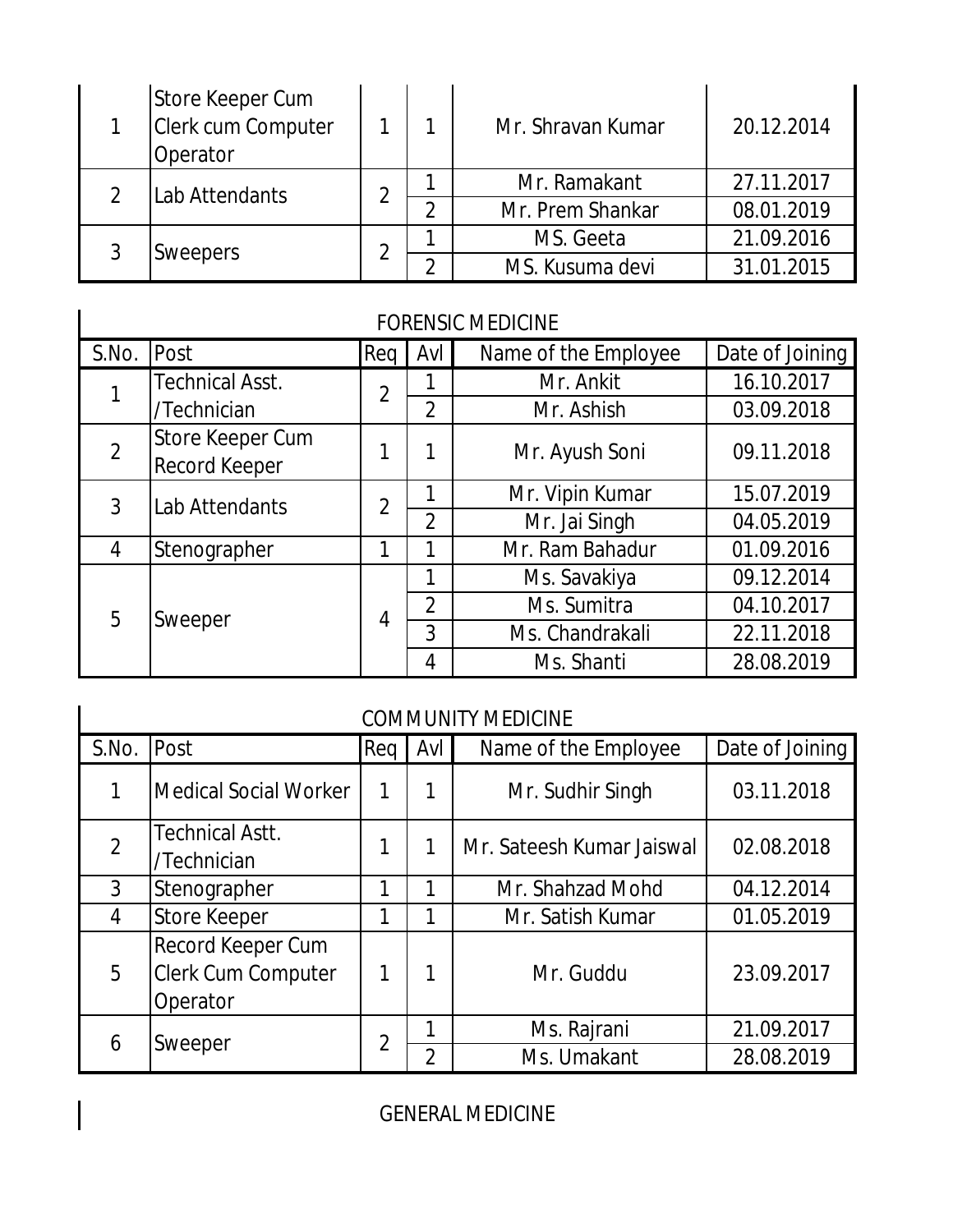| S.No.          | Post                      | Req            | Avl            | Name of the Employee    | Date of Joining |
|----------------|---------------------------|----------------|----------------|-------------------------|-----------------|
|                | <b>Technical Astt.</b>    |                |                | Mr. Sohan Lal           | 16.09.2017      |
| 1              | /Technician               | 3              | $\overline{2}$ | Mr. Santosh Kumar Yadav | 29.03.2018      |
|                |                           |                | 3              | Mr. Jeet                | 29.07.2019      |
| $\overline{2}$ | Cardio Technician         | 1              | 1              | Ms. Anamika Tiwari      | 04.11.2019      |
| 3              | <b>Record Clerk</b>       | $\overline{2}$ | 1              | Mr. Nirmal Kumar Gupta  | 30.11.2018      |
|                |                           |                | $\overline{2}$ | Ms. Amandeep Kaur       | 15.02.2016      |
|                | Lab Attendants            |                | 1              | Mr. Malkhan Rawat       | 19.08.2019      |
| 4              |                           | 4              | $\overline{2}$ | Mr. Rajesh Kumar        | 20.07.2019      |
|                |                           |                | 3              | Mr. Shiv Balak          | 19.09.2017      |
|                |                           |                | $\overline{4}$ | Mr. Fatechandra         | 23.1.2018       |
| 5              | Stenographer              | 1              | 1              | Mr. Chandrika Prasad    | 25.09.2017      |
| 6              | <b>Store Keeper</b>       | 1              | 1              | Mr. Lakshman Prasad     | 16.11.2010      |
| $\overline{7}$ | T.B and Chest Diseases    | $\overline{2}$ |                | Mr. Balveer             | 13.11.2019      |
|                | <b>Health Visitor</b>     |                | $\overline{2}$ | Mr. Prem Chandra Yadav  | 04.01.2020      |
| 8              | <b>Psychiatric Social</b> | $\overline{2}$ | 1              | Mr. Ashutosh Kumar      | 01.01.2020      |
|                | Worker                    |                | $\overline{2}$ | Ms. Tara                | 26.01.2020      |

#### PAEDIATRICS

 $\mathsf{l}$ 

| S.No.          | Post                   | Req | Avl | Name of the Employee | Date of Joining |
|----------------|------------------------|-----|-----|----------------------|-----------------|
|                | Child Psychologist     |     |     | Ms. Charul Rastogi   | 03.12.2019      |
| $\overline{2}$ | <b>Health Educator</b> |     |     | Mr. Alok             | 12.10.2018      |
| 3              | <b>Technical Astt.</b> |     |     | Mr. Nagendra Singh   | 03.10.2017      |
|                | /Technician            |     |     |                      |                 |
| 4              | Lab Attendants         |     |     | Mr. Raju Singh       | 01.11.2019      |
| 5              | <b>Store Keeper</b>    |     |     | Mr. Jagat Singh      | 14.11.2019      |
| 6              | Stenographer           |     |     | Ms. Pooja Rawat      | 15.11.2019      |
|                | <b>Record Clerk</b>    |     |     | Mr. Shivam Tiwari    | 11.10.2019      |
| 8              | Social Worker          |     |     | Mr. Balram           | 02.02.2020      |

| <b>GENERAL SURGERY</b> |                        |     |     |                          |                 |  |  |  |  |  |
|------------------------|------------------------|-----|-----|--------------------------|-----------------|--|--|--|--|--|
| S.No. Post             |                        | Req | Avl | Name of the Employee     | Date of Joining |  |  |  |  |  |
|                        | <b>Technical Astt.</b> |     |     | Mr. Praveen Kumar Sharma | 27.12.2018      |  |  |  |  |  |
|                        | /Technician            | 3   | 2   | Mr. Deepak Dwivedi       | 01.12.2014      |  |  |  |  |  |
|                        |                        |     | 3   | Mr. Anju Kumar           | 10.01.2019      |  |  |  |  |  |
|                        |                        |     |     | Mr. Dileep               | 19.03.2018      |  |  |  |  |  |
|                        | ah Attondante          |     | ◠   | Mr. Sukreet              | 29.10.2018      |  |  |  |  |  |
|                        |                        |     |     |                          |                 |  |  |  |  |  |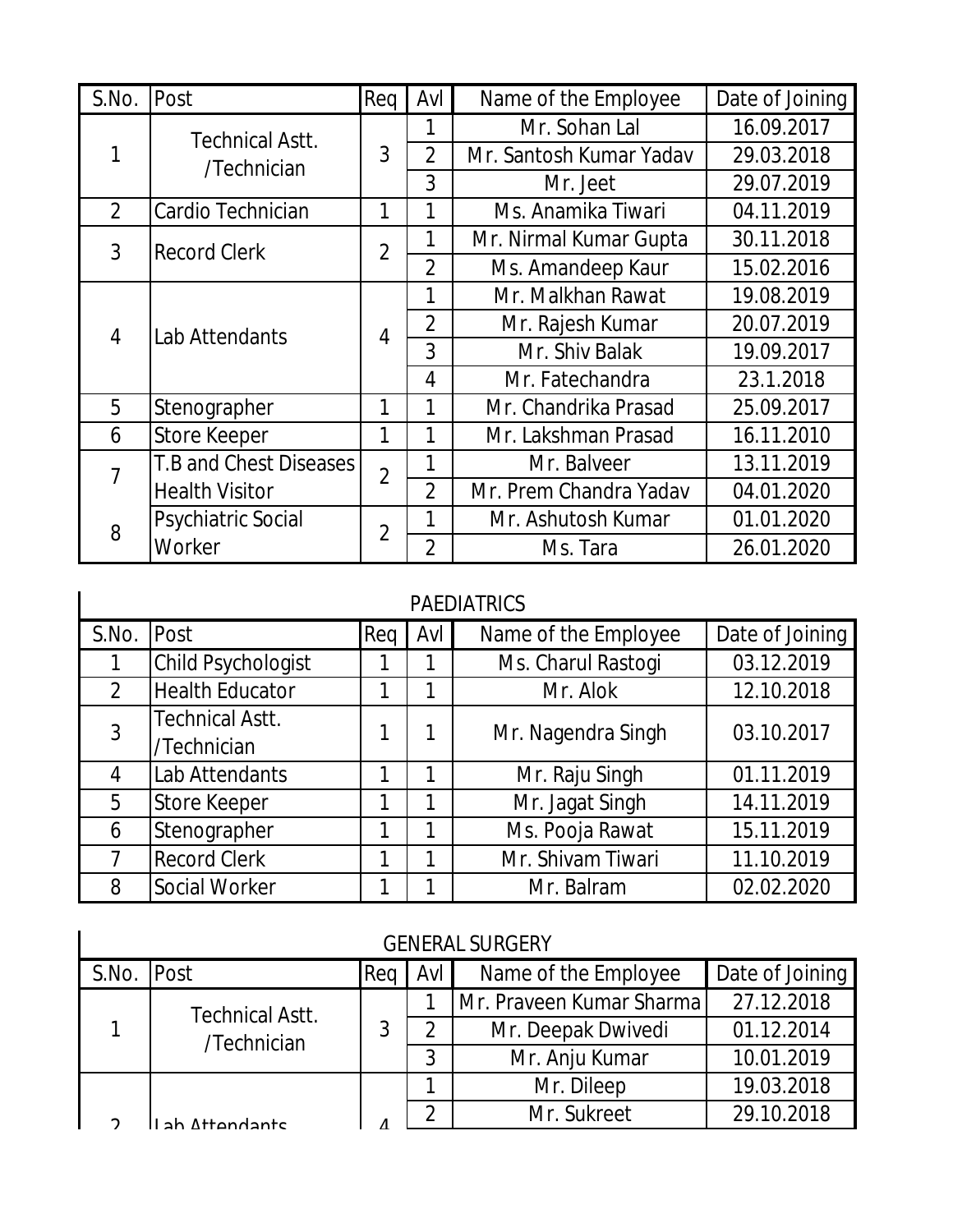|  | ובמט הנוכחוסטות     |   | Mr. Nagendra          | 13.11.2019 |
|--|---------------------|---|-----------------------|------------|
|  |                     |   | Mr. Chhedi            | 19.02.2018 |
|  | Stenographer        |   | Mr. Dheeraj Singh     | 25.08.2016 |
|  | Store Keeper        |   | Mr. Pradeep Kumar Pal | 04.09.2019 |
|  | <b>Record Clerk</b> | ◠ | Mr. Ranjeet Kumar     | 30.10.2015 |
|  |                     |   | Mr. Deepak Tiwari     | 19.10.2019 |

#### ORTHOPAEDICS

| S.No. Post |                                       | $\textsf{Req}$ $\textsf{I}$ | Avl | Name of the Employee | Date of Joining |
|------------|---------------------------------------|-----------------------------|-----|----------------------|-----------------|
|            | <b>Technical Astt.</b><br>/Technician |                             |     | Mr. Nitin Kumar      | 22.11.2019      |
| 2          | <b>Record Clerk</b>                   |                             |     | Ms. Savita           | 01.03.2016      |
| 3          | Lab Attendant                         |                             |     | Mr. Gurudayal        | 16.04.2018      |
| 4          | Stenographer                          |                             |     | Mr. Ashu Kumar Yadav | 12.10.2019      |
| 5          | Store Keeper                          |                             |     | Mr. Shani Kashyap    | 13.03.2018      |

#### OTO-RHINO-LARYGOLOGY

ı

 $\blacksquare$ 

| S.No. | Post                                  | Req | Avl | Name of the Employee  | Date of Joining |
|-------|---------------------------------------|-----|-----|-----------------------|-----------------|
|       | <b>Technical Astt.</b><br>/Technician |     |     | Mr. Sandeep Chaudhary | 24.10.2016      |
| 2     | <b>Record Clerk</b>                   |     |     | Mr. Ritu Raj          | 04.01.2016      |
| 3     | Lab Attendant                         |     |     | Mr. Pankaj            | 16.03.2018      |
| 4     | Stenographer                          |     |     | Mr. Abhinav           | 01.12.2016      |
| 5     | <b>Store Keeper</b>                   |     |     | Mr. Prashant          | 25.09.2017      |
| 6     | Audiometry Tech.                      |     |     | Mr. Sudhir Kumar      | 01.11.2019      |
|       | <b>Speech Therapist</b>               |     |     | Mr. Akash             | 21.02.2018      |

| <b>OPTHALMOLOGY</b> |                                       |     |     |                           |                 |  |  |  |  |  |
|---------------------|---------------------------------------|-----|-----|---------------------------|-----------------|--|--|--|--|--|
| S.No.               | Post                                  | Reg | Avl | Name of the Employee      | Date of Joining |  |  |  |  |  |
|                     | <b>Technical Astt.</b><br>/Technician |     |     | Mr. Ajay Deep Singh       | 08.12.2015      |  |  |  |  |  |
| 2                   | <b>Record Clerk</b>                   |     |     | Ms. Shalini               | 01.10.2016      |  |  |  |  |  |
| 3                   | Lab Attendant                         |     |     | Mr. Samar                 | 13.09.2017      |  |  |  |  |  |
| 4                   | Stenographer                          |     |     | Mr. Abhishek Pratap Singh | 15.12.2017      |  |  |  |  |  |
| 5                   | <b>Store Keeper</b>                   |     |     | Mr. Mukesh Kumar          | 16.11.2018      |  |  |  |  |  |
| 6                   | Refractionist                         |     |     | Mr. Deepak                | 09.10.2019      |  |  |  |  |  |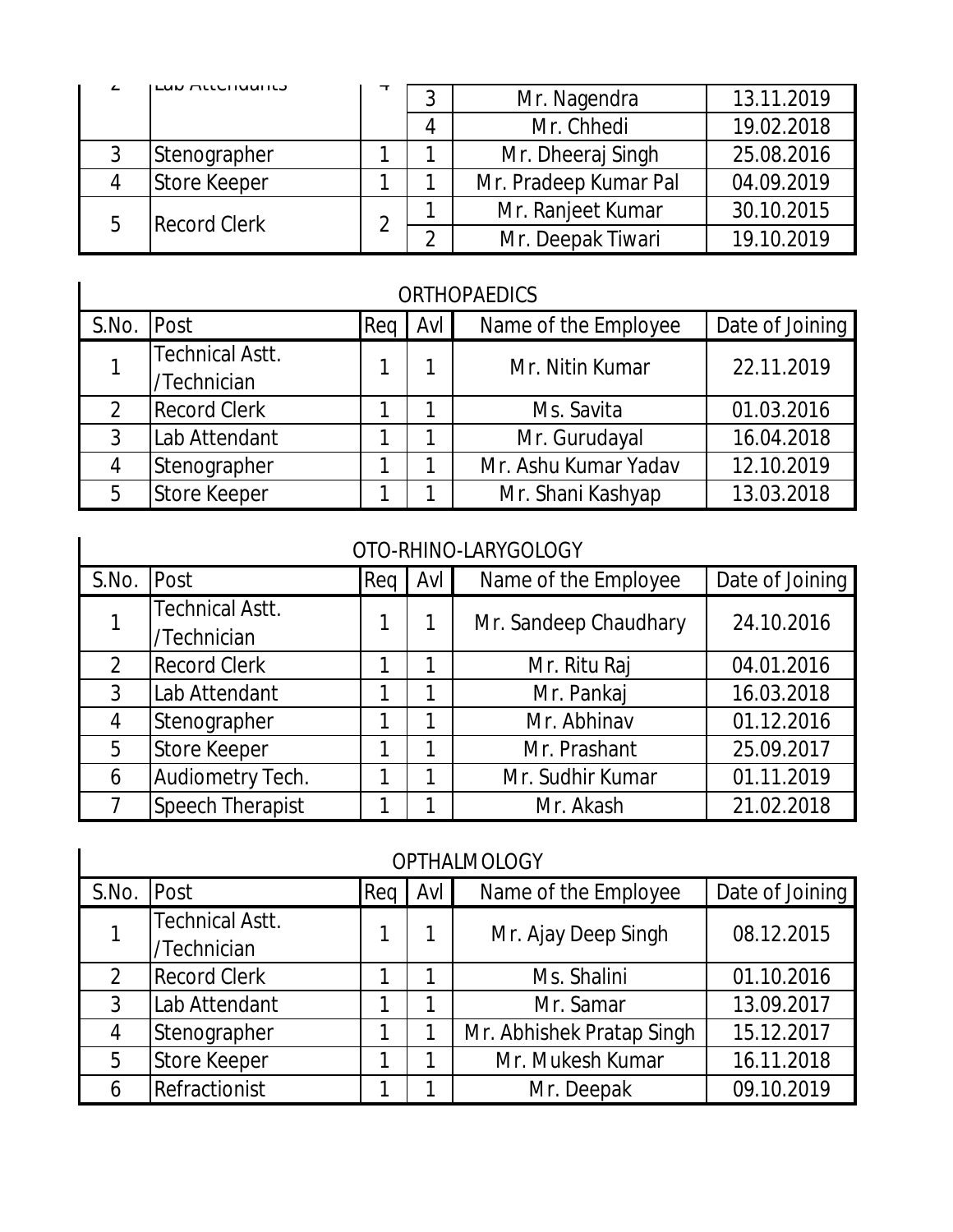| <b>OBSTETRICS &amp; GYNAECOLOGY</b> |                        |                |                |                      |                 |  |  |  |  |
|-------------------------------------|------------------------|----------------|----------------|----------------------|-----------------|--|--|--|--|
| S.No.                               | <b>Post</b>            | Req            | Avl            | Name of the Employee | Date of Joining |  |  |  |  |
|                                     | Social Worker          | $\overline{2}$ |                | Ms. Keerti           | 30.04.2019      |  |  |  |  |
|                                     |                        |                | 2              | Ms. Shivi            | 21.12.2019      |  |  |  |  |
|                                     | <b>Technical Astt.</b> | $\overline{2}$ |                | Ms. Nigar Afroz      | 18.02.2016      |  |  |  |  |
|                                     | /Technician            |                | $\mathfrak{D}$ | Ms. Shalini Patel    | 03.12.2018      |  |  |  |  |
| 3                                   | Store keeper           | 1              |                | Mr. Thakur Prasad    | 02.01.2016      |  |  |  |  |
| 4                                   | Lab Attendants         | $\overline{2}$ |                | Mr. Anmol            | 15.09.2017      |  |  |  |  |
|                                     |                        |                | $\overline{2}$ | Mr. Ramesh           | 27.08.2019      |  |  |  |  |
| 5                                   | Stenographer           | 1              |                | Ms. Meenakshi Neqi   | 10.11.2014      |  |  |  |  |
| 6                                   | <b>Record Clerk</b>    | 1              |                | Mr. Shubham Sachan   | 09.02.2018      |  |  |  |  |

#### O CULLECOLOGY

#### RADIO-DIAGNOSIS

| S.No.          | Post                       | Req                                                                           | Avl            | Name of the Employee | Date of Joining |
|----------------|----------------------------|-------------------------------------------------------------------------------|----------------|----------------------|-----------------|
|                | <b>Record Clerk</b>        |                                                                               |                | Mr. Anurag Sharma    | 16.11.2018      |
| $\overline{2}$ | Stenographer               |                                                                               | $\mathbf{1}$   | Mr. Praveen Kumar    | 18.09.2017      |
| 3              | <b>Store Keeper</b>        | 1                                                                             | 1              | Mr. Agnivesh Sharma  | 14.10.2019      |
|                |                            |                                                                               | 1              | Mr. Anurag Pal       | 23.01.2018      |
|                |                            |                                                                               | $\overline{2}$ | Mr. Saurabh Pal      | 19.11.2018      |
|                |                            | 3<br>4<br>8<br>5<br>6<br>7<br>8<br>1<br>$\overline{2}$<br>$\overline{4}$<br>3 |                | Mr. Abhishek         | 26.12.2018      |
|                | Radiographic<br>Technician |                                                                               |                | Mr. Ankit Awasthi    | 22.06.2016      |
|                |                            |                                                                               |                | Mr. Anil             | 13.01.2019      |
| $\overline{4}$ |                            |                                                                               |                | Mr. Sandeep          | 08.07.2019      |
|                |                            |                                                                               | Mr. Anoop      | 02.11.2019           |                 |
|                |                            |                                                                               |                | Ms. Pratibha         | 03.09.2019      |
|                |                            |                                                                               |                | Ms. Juhi             | 09.11.2017      |
|                |                            |                                                                               |                | Mr. Shivendra        | 18.10.2019      |
| 5              | Dark Room Assistant        |                                                                               |                | Mr. Ashutosh         | 30.07.2019      |
|                |                            |                                                                               | 4              | Mr. Ankit Verma      | 16.01.2018      |

#### ANAESTHESIOLOGY

| S.No. | <b>Post</b>            | Re <sub>o</sub> | Avl | Name of the Employee | Date of Joining |
|-------|------------------------|-----------------|-----|----------------------|-----------------|
|       |                        |                 |     | Mr. Monendra Kumar   | 28.06.2016      |
|       |                        |                 | ി   | Mr. Rahul Tripathi   | 19.02.2018      |
|       |                        |                 | 2   | Mr. Tarun Chauhan    | 20.12.2014      |
|       | <b>Technical Astt.</b> |                 |     | Mr. Vineet           | 17.08.2019      |
|       | Technician             |                 | 5   | Mr. Irfan            | 09.07.2019      |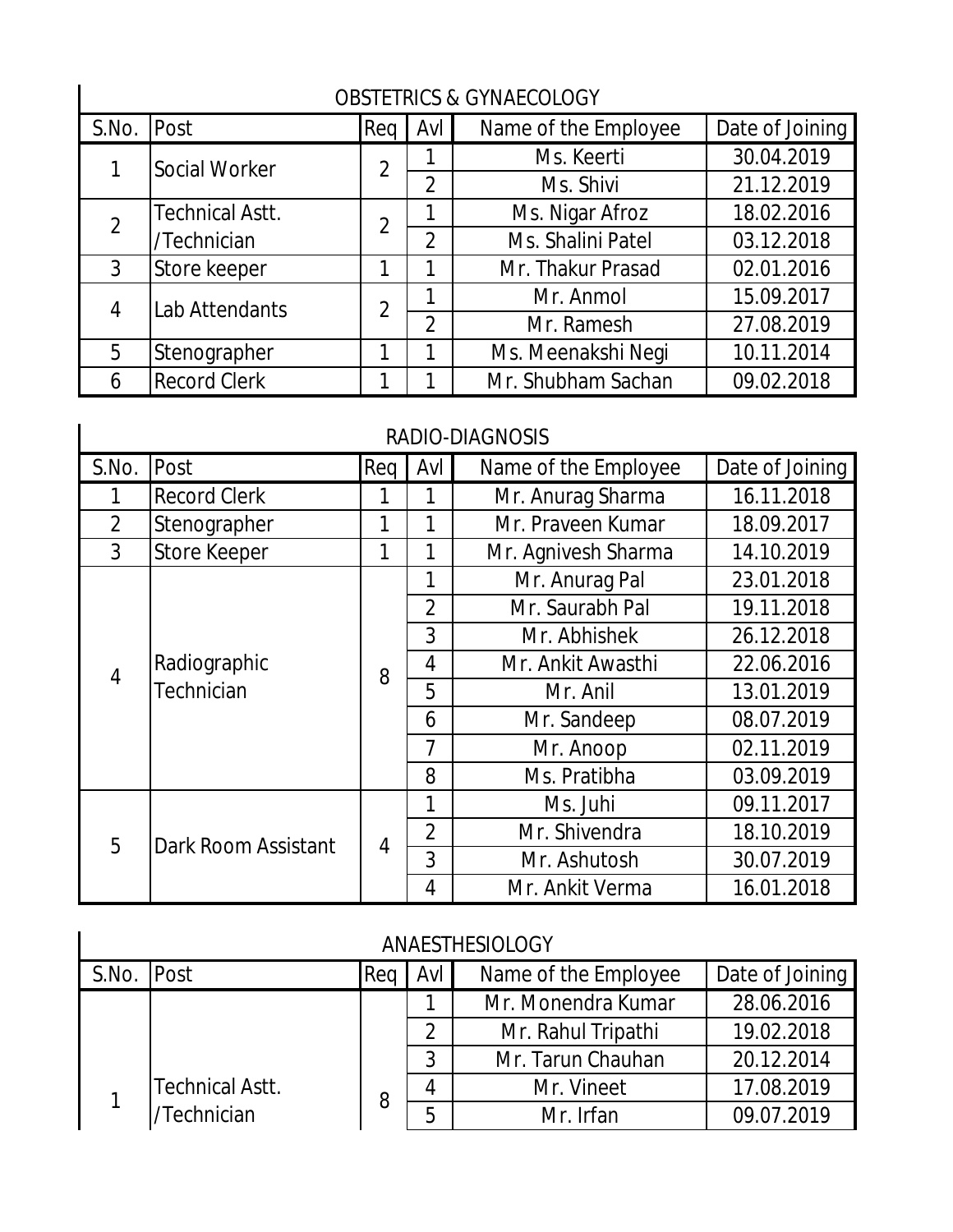|                |                     |   | 6              | Mr. Mahtab                | 22.04.2019 |
|----------------|---------------------|---|----------------|---------------------------|------------|
|                |                     |   | 7              | Mr. Shivam                | 15.01.2019 |
|                |                     |   | 8              | Mr. Virendra Pratap Singh | 18.10.2016 |
| $\overline{2}$ | <b>Record Clerk</b> |   |                | Mr. Om Prakash            | 16.08.2014 |
| $\mathfrak{Z}$ | Stenographer        |   |                | Mr. Priyanshu             | 25.09.2017 |
| 4              | <b>Store Keeper</b> |   |                | Mr. Kailash Prasad        | 09.10.2019 |
|                | Sweeper             | 5 | 1              | Mr. Raju                  | 27.01.2020 |
|                |                     |   | $\overline{2}$ | Ms. Reeta                 | 30.11.2015 |
| 5              |                     |   | 3              | Ms. Tuhura                | 11.05.2016 |
|                |                     |   | 4              | Ms. Dhanno                | 20.03.2015 |
|                |                     |   | 5              | Ms. Bhudhana              | 03.11.2009 |

#### **DENTISTRY**

|       | <b>DENTISTRY</b>    |     |               |                         |                 |  |  |  |  |  |
|-------|---------------------|-----|---------------|-------------------------|-----------------|--|--|--|--|--|
| S.No. | <b>Post</b>         | Reg | Avl           | Name of the Employee    | Date of Joining |  |  |  |  |  |
|       | <b>Store Keeper</b> |     |               | Mr. Shashya Raman Yadav | 10.10.2019      |  |  |  |  |  |
|       | Dental Technician   |     |               | Mr. Shailendra          | 22.01.2015      |  |  |  |  |  |
|       |                     | 4   | $\mathcal{D}$ | Mr. Rajeev              | 18.12.2019      |  |  |  |  |  |
|       |                     |     | 3             | Ms. Rupa                | 16.07.2019      |  |  |  |  |  |
|       |                     |     | 4             | Mr. Chandra Prakash     | 04.01.2020      |  |  |  |  |  |

|                | COMMUNITY MEDICINE (RURAL HEALTH CENTRE STAFF) |                |                |                      |                 |  |  |  |  |
|----------------|------------------------------------------------|----------------|----------------|----------------------|-----------------|--|--|--|--|
| S.No.          | Post                                           | Req            | Avl            | Name of the Employee | Date of Joining |  |  |  |  |
| 1              | <b>Medical Social Worker</b>                   | $\overline{2}$ |                | Mr. Om Karan         | 13.12.2017      |  |  |  |  |
|                |                                                |                | $\overline{2}$ | Mr. Jitendra Kumar   | 16.11.2018      |  |  |  |  |
| $\overline{2}$ | <b>Public Health Nurses</b>                    | 1              | 1              | Ms. Sushma Dixit     | 23.02.2018      |  |  |  |  |
|                | Health                                         |                |                |                      |                 |  |  |  |  |
| 3              | Inscpetor/Health                               | 1              | 1              | Mr. Ajay Kumar Singh | 10.07.2018      |  |  |  |  |
|                | Assistant. (Male)                              |                |                |                      |                 |  |  |  |  |
|                | <b>Health Educator</b>                         | 1              | 1              | Mr. Vivek            | 18.12.2019      |  |  |  |  |
| $\overline{4}$ | <b>Technical</b>                               | 1              | 1              | Mr. Akash Singh      | 12.12.2017      |  |  |  |  |
|                | Asst./Technician                               |                |                |                      |                 |  |  |  |  |
| 5              | Peon                                           | 1              | 1              | Mr. Rajendra Kumar   | 04.08.2018      |  |  |  |  |
| 6              | Van Driver                                     | 1              | 1              | Mr. Bhola Nath       | 03.09.2019      |  |  |  |  |
| $\overline{7}$ | Store Keeper cum                               | 1              | 1              | Mr. Rahul Kumar      | 22.04.2019      |  |  |  |  |
|                | <b>Record Clerk</b>                            |                |                |                      |                 |  |  |  |  |
| 8              |                                                | $\overline{2}$ | 1              | Ms. Rajvati          | 27.11.2018      |  |  |  |  |
|                | <b>Sweepers</b>                                |                | $\overline{2}$ | Ms. Rajkumari        | 16.09.2017      |  |  |  |  |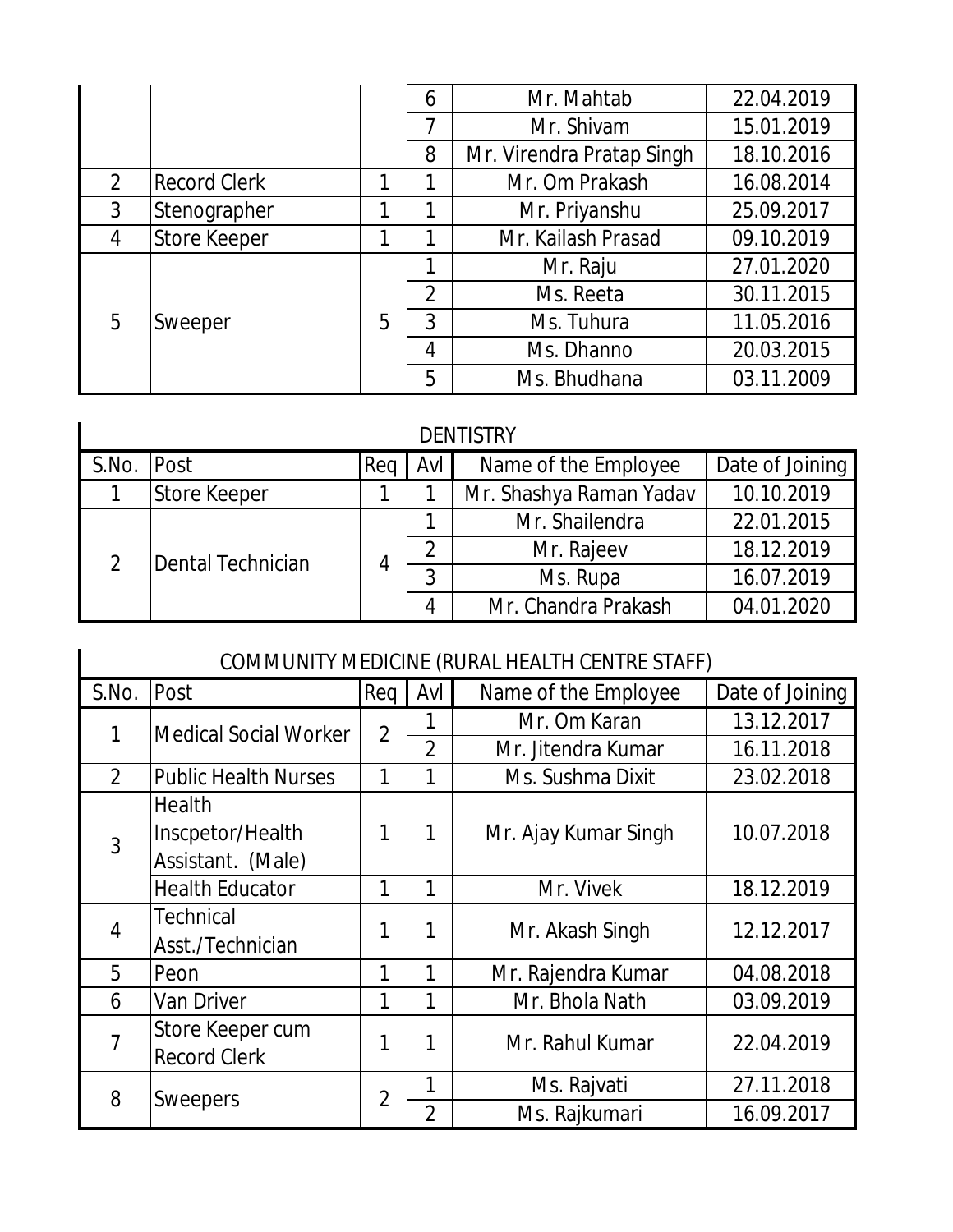| COMMUNITY MEDICINE (URBAN HEALTH CENTRE STAFF) |                              |                |                |                      |                 |  |  |
|------------------------------------------------|------------------------------|----------------|----------------|----------------------|-----------------|--|--|
| S.No.                                          | Post                         | Req            | Avl            | Name of the Employee | Date of Joining |  |  |
| 1                                              | <b>Medical Social Worker</b> | $\overline{2}$ |                | Mr. Amresh Singh     | 14.11.2017      |  |  |
|                                                |                              |                | $\overline{2}$ | Ms. Deepshikha       | 10.11.2018      |  |  |
| $\overline{2}$                                 | <b>Public Health Nurses</b>  | 1              | 1              | Ms. Shikha Devi      | 11.09.2017      |  |  |
| 3                                              | <b>Health Inscpetors</b>     | $\overline{2}$ |                | Mr. Rajeev Gangwar   | 03.10.2017      |  |  |
|                                                |                              |                | $\overline{2}$ | Mr. Neeraj           | 19.11.2018      |  |  |
| 4                                              | <b>Health Educator</b>       | 1              | 1              | Mr. Amit             | 03.10.2019      |  |  |
| 5                                              | <b>Technical</b>             | $\overline{2}$ | 1              | Mr. Sarfraz          | 02.07.2019      |  |  |
|                                                | Asst./Technicians            |                | $\overline{2}$ | Mr. Kuldeep          | 24.01.2018      |  |  |
| 6                                              | Peon                         | 1              |                | Mr. Prikshit Kumar   | 15.11.2018      |  |  |
|                                                | Van Driver                   | 1              | 1              | Mr. Ram Sumer        | 29.07.2014      |  |  |
| 7                                              | Store Keeper                 | 1              | 1              | Mr. Mithun Dixit     | 18.01.2019      |  |  |
| 8                                              | <b>Record Clerk</b>          | 1              |                | Mr. Sandeep Singh    | 05.02.2018      |  |  |
| 9                                              | <b>Sweepers</b>              | $\overline{2}$ | 1              | Mr. Suraj            | 28.08.2019      |  |  |
|                                                |                              |                | $\overline{2}$ | Ms. Kiran            | 18.09.2019      |  |  |

# SARASWATI MEDICAL COLLEGE

List of Paramedical & Other Staff MADHU VIHAR POST-ASHA KHERA NH-25 LUCKNOW KANPUR

|                | <b>ANATOMY</b>                                            |                |                |                      |                 |  |  |  |
|----------------|-----------------------------------------------------------|----------------|----------------|----------------------|-----------------|--|--|--|
| S.No.          | Post                                                      | Req            | Avl            | Name of the Employee | Date of Joining |  |  |  |
|                | Technician/Technical                                      |                |                | Mr. Ram Babu         | 01.12.2017      |  |  |  |
|                | Astt.                                                     |                | $\overline{2}$ | Mr. Siddhnath        | 05.11.2016      |  |  |  |
|                |                                                           |                | 1              | Mr. Pramod           | 22.09.2016      |  |  |  |
| $\overline{2}$ | <b>Dissection Hall</b><br><b>Attendants</b>               | $\overline{4}$ | $\overline{2}$ | Mr. Atul Yadav       | 26.09.2016      |  |  |  |
|                |                                                           |                | 3              | Mr. Ashish Kumar     | 02.01.2016      |  |  |  |
|                |                                                           |                | 4              | Mr. Manish           | 15.07.2019      |  |  |  |
| 3              | Store Keeper Cum<br><b>Clerk Cum Computer</b><br>Operator |                |                | Ms. Babita           | 28.09.2016      |  |  |  |
| 4              | <b>Sweepers</b>                                           | $\overline{2}$ |                | Mrs. Nisha           | 03.11.2009      |  |  |  |
|                |                                                           |                | $\overline{2}$ | Mrs. Ranno           | 08.01.2017      |  |  |  |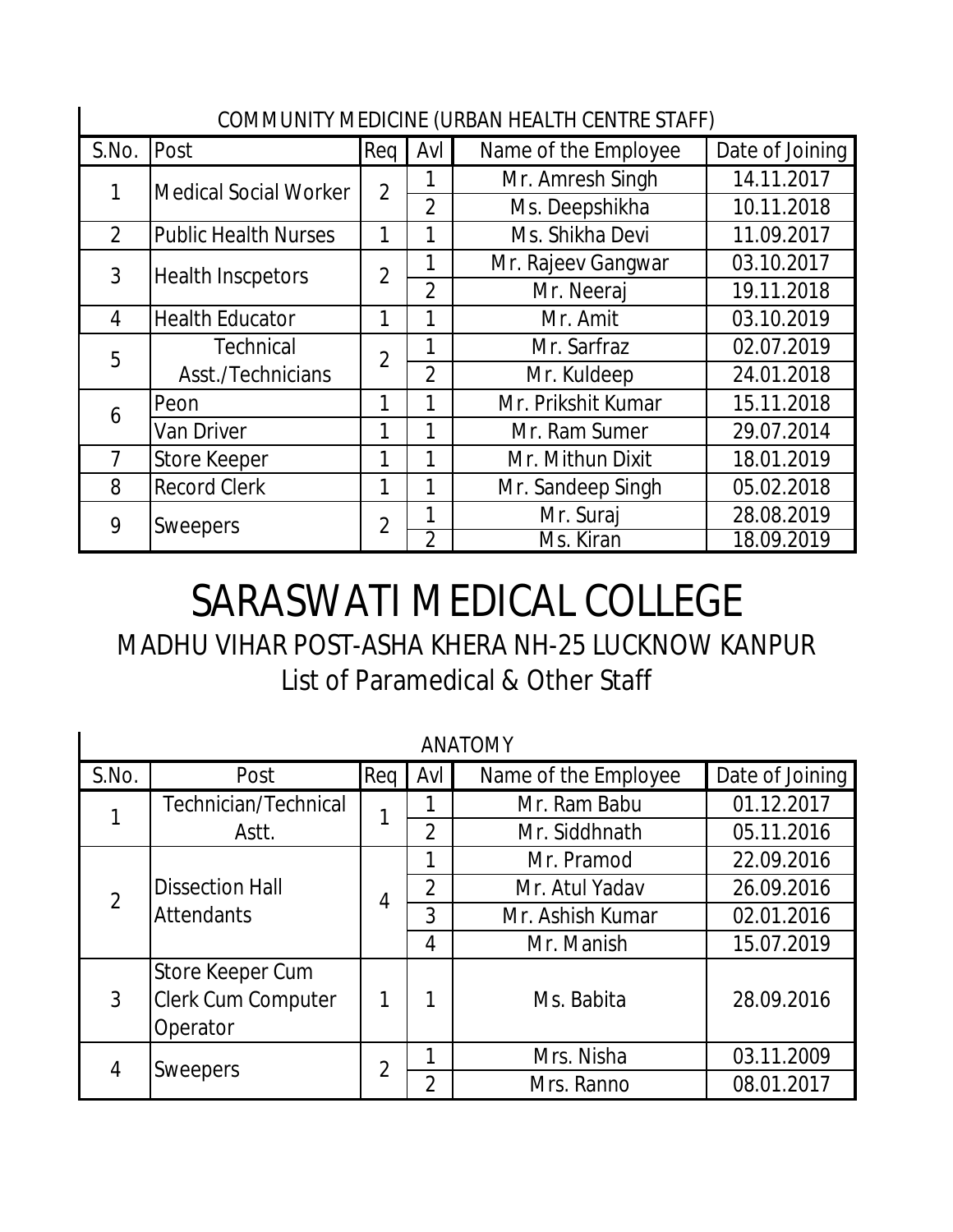|            | <b>PHYSIOLOGY</b>                                  |     |       |                             |                 |  |  |  |
|------------|----------------------------------------------------|-----|-------|-----------------------------|-----------------|--|--|--|
| S.No. Post |                                                    | Rea | AvI I | Name of the Employee        | Date of Joining |  |  |  |
|            | Technician                                         |     |       | Mr. Suraj Prakash Chaurasia | 29.11.2017      |  |  |  |
| 2          | Store Keeper Cum<br>Clerk Cum Computer<br>Operator |     |       | Mr. Ramakant                | 22.09.2016      |  |  |  |
| 3          | <b>Sweepers</b>                                    | າ   |       | Mrs. Rajmanti               | 16.09.2017      |  |  |  |
|            |                                                    |     |       | Mrs. Sunita                 | 07.01.2016      |  |  |  |

#### BIOCHEMISTRY

 $\mathbf I$ 

| S.No. | Post                      | Req            | Avl | Name of the Employee    | Date of Joining |
|-------|---------------------------|----------------|-----|-------------------------|-----------------|
|       | <b>Technical Asst.</b>    | $\overline{2}$ |     | Mr. Nitesh Kumar Sharma | 19.07.2019      |
|       | /Technician               |                | 2   | Mr. Amresh Singh        | 08.11.2017      |
|       | <b>Store Keeper Cum</b>   |                |     |                         |                 |
| 2     | <b>Clerk Cum Computer</b> |                |     | Mr. Atul                | 22.09.2016      |
|       | Operator                  |                |     |                         |                 |
| 3     | Lab Attendant             |                |     | Mr. Lalit               | 15.12.2018      |
| 4     | Sweeper                   | າ              |     | Mrs. Rajrani            | 21.09.2017      |
|       |                           |                | C   | Mr. Lal Bahadur         | 19.11.2018      |

| <b>PATHOLOGY</b> |                        |                |                |                      |                 |  |  |
|------------------|------------------------|----------------|----------------|----------------------|-----------------|--|--|
| S.No.            | Post                   | Req            | Avl            | Name of the Employee | Date of Joining |  |  |
|                  |                        |                |                | Mr. Praveen          | 30.10.2018      |  |  |
|                  | <b>Technical Asst.</b> | $\overline{4}$ | $\overline{2}$ | Mr. Ashfaque Ahmad   | 21.09.2017      |  |  |
|                  | /Technician            |                | 3              | Mr. Pradeep Kumar    | 05.05.2018      |  |  |
|                  |                        |                | 4              | Mr. Chandra Shekhar  | 18.10.2017      |  |  |
| $\overline{2}$   | Steno cum Computer     |                |                | Ms. Anjana           | 17.10.2019      |  |  |
|                  | Operator               |                |                |                      |                 |  |  |
| 3                | Sore Keeper cum        |                | 1              |                      | 26.09.2017      |  |  |
|                  | <b>Record Keeper</b>   |                |                | Mr. Kamal Deep Verma |                 |  |  |
| 4                | Lab Attendants         | $\overline{2}$ | 1              | Mr. Naresh           | 01.01.2019      |  |  |
|                  |                        |                | $\overline{2}$ | Mr. subhash Chandra  | 07.01.2019      |  |  |
| 5                |                        |                | 1              | Mrs. Guddi           | 26.11.2015      |  |  |
|                  | Sweepers               | 2              | $\overline{2}$ | Mr. Hori Lal         | 21.07.2016      |  |  |

| <b>MICROBIOLOGY</b> |  |  |  |                                                    |  |  |  |
|---------------------|--|--|--|----------------------------------------------------|--|--|--|
| S.No. Post          |  |  |  | Req   AvI   Name of the Employee   Date of Joining |  |  |  |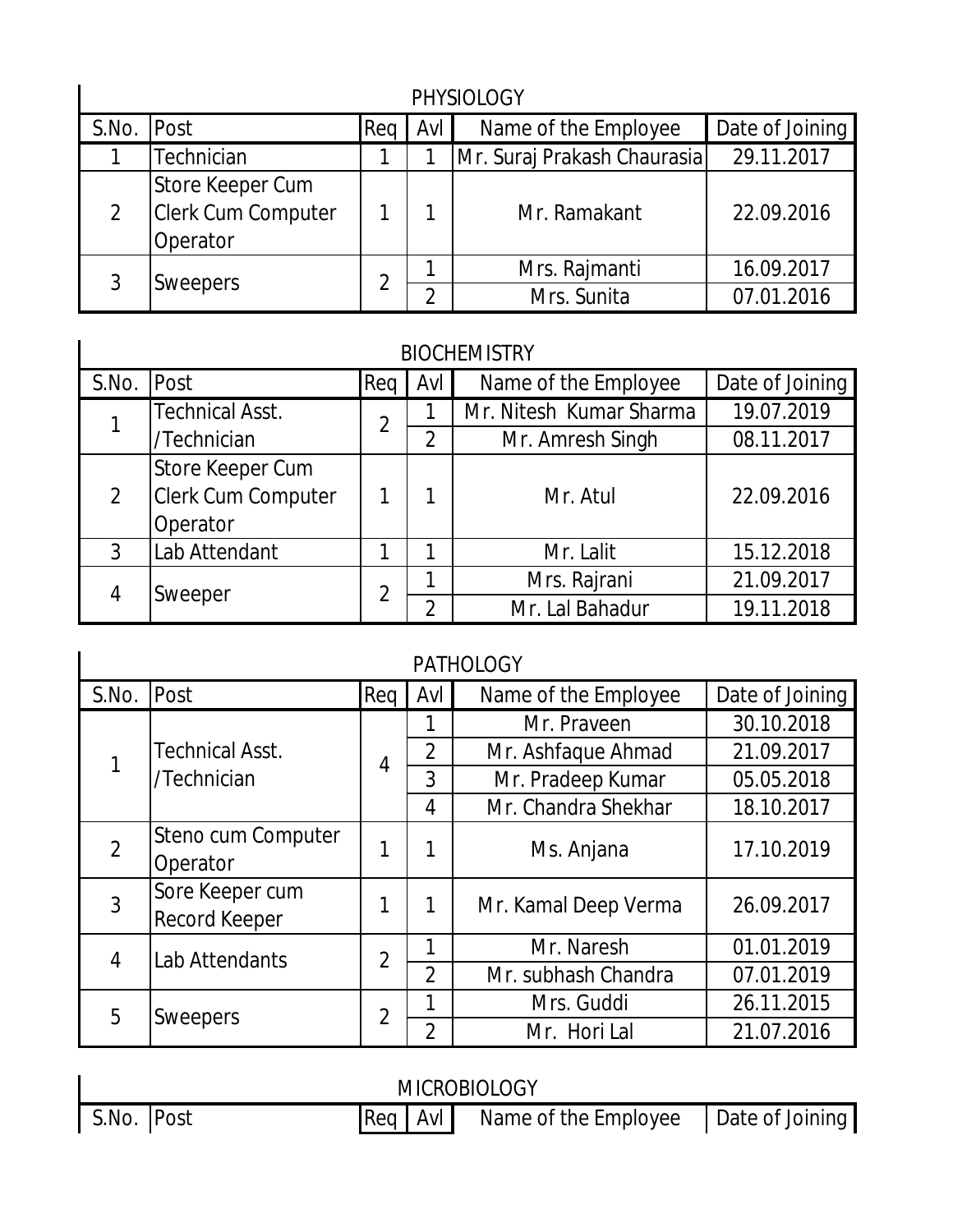|                |                                |                |                | Mr. Shivam Pandey        | 20.04.2018 |
|----------------|--------------------------------|----------------|----------------|--------------------------|------------|
|                |                                |                | $\overline{2}$ | Mr. Naval Kishor         | 23.10.2017 |
|                | <b>Technical Asst.</b>         |                | 3              | Ms. Swati Bhadoriya      | 11.12.2019 |
|                | /Technician                    | 7              | 4              | Mr. Saurabh              | 03.09.2019 |
|                |                                |                | 5              | Mr. Brajendra            | 01.11.2019 |
|                |                                |                | 6              | Mr. Ateesh               | 04.11.2019 |
|                |                                |                | 7              | Mr. Sangam               | 02.09.2019 |
| $\overline{2}$ | Store Keeper Cum               |                |                | Mr. Joel Edward Robinson | 28.09.2019 |
|                | Record clerk                   |                |                |                          |            |
| 3              | Steno cum Computer<br>Operator | 1              |                | Ms. Shalini Tiwari       | 17.03.2018 |
| 4              | Lab Attendants                 | $\overline{2}$ | 1              | Mr. Deepu                | 21.12.2019 |
|                |                                |                | $\overline{2}$ | Mr. Mithun               | 14.09.2017 |
| 5              |                                | $\overline{2}$ | 1              | Ms. Neelam               | 22.11.2018 |
|                | <b>Sweepers</b>                |                | $\overline{2}$ | Ms. Ishvari              | 01.9.2017  |

#### PHARMACOLOGY

| S.No. Post |                                                    | Rea | Avl           | Name of the Employee | Date of Joining |
|------------|----------------------------------------------------|-----|---------------|----------------------|-----------------|
|            | Store Keeper Cum<br>Clerk cum Computer<br>Operator |     |               | Mr. Shravan Kumar    | 20.12.2014      |
|            | Lab Attendants                                     | 2   |               | Mr. Ramakant         | 27.11.2017      |
|            |                                                    |     | $\mathcal{D}$ | Mr. Prem Shankar     | 08.01.2019      |
|            | <b>Sweepers</b>                                    |     |               | MS. Geeta            | 21.09.2016      |
|            |                                                    |     | ∩             | MS. Kusuma devi      | 31.01.2015      |

| <b>FORENSIC MEDICINE</b> |                                   |                |                |                      |                 |  |  |
|--------------------------|-----------------------------------|----------------|----------------|----------------------|-----------------|--|--|
| S.No.                    | Post                              | Req            | Avl            | Name of the Employee | Date of Joining |  |  |
|                          | <b>Technical Asst.</b>            | $\mathfrak{D}$ |                | Mr. Ankit            | 16.10.2017      |  |  |
|                          | /Technician                       |                | $\overline{2}$ | Mr. Ashish           | 03.09.2018      |  |  |
| $\overline{2}$           | Store Keeper Cum<br>Record Keeper |                |                | Mr. Ayush Soni       | 09.11.2018      |  |  |
| 3                        | Lab Attendants                    | $\mathfrak{D}$ |                | Mr. Vipin Kumar      | 15.07.2019      |  |  |
|                          |                                   |                | $\overline{2}$ | Mr. Jai Singh        | 04.05.2019      |  |  |
| 4                        | Stenographer                      |                |                | Mr. Ram Bahadur      | 01.09.2016      |  |  |
|                          |                                   |                | 1              | Ms. Savakiya         | 09.12.2014      |  |  |
| г                        | nor                               |                | າ              | Ms. Sumitra          | 04.10.2017      |  |  |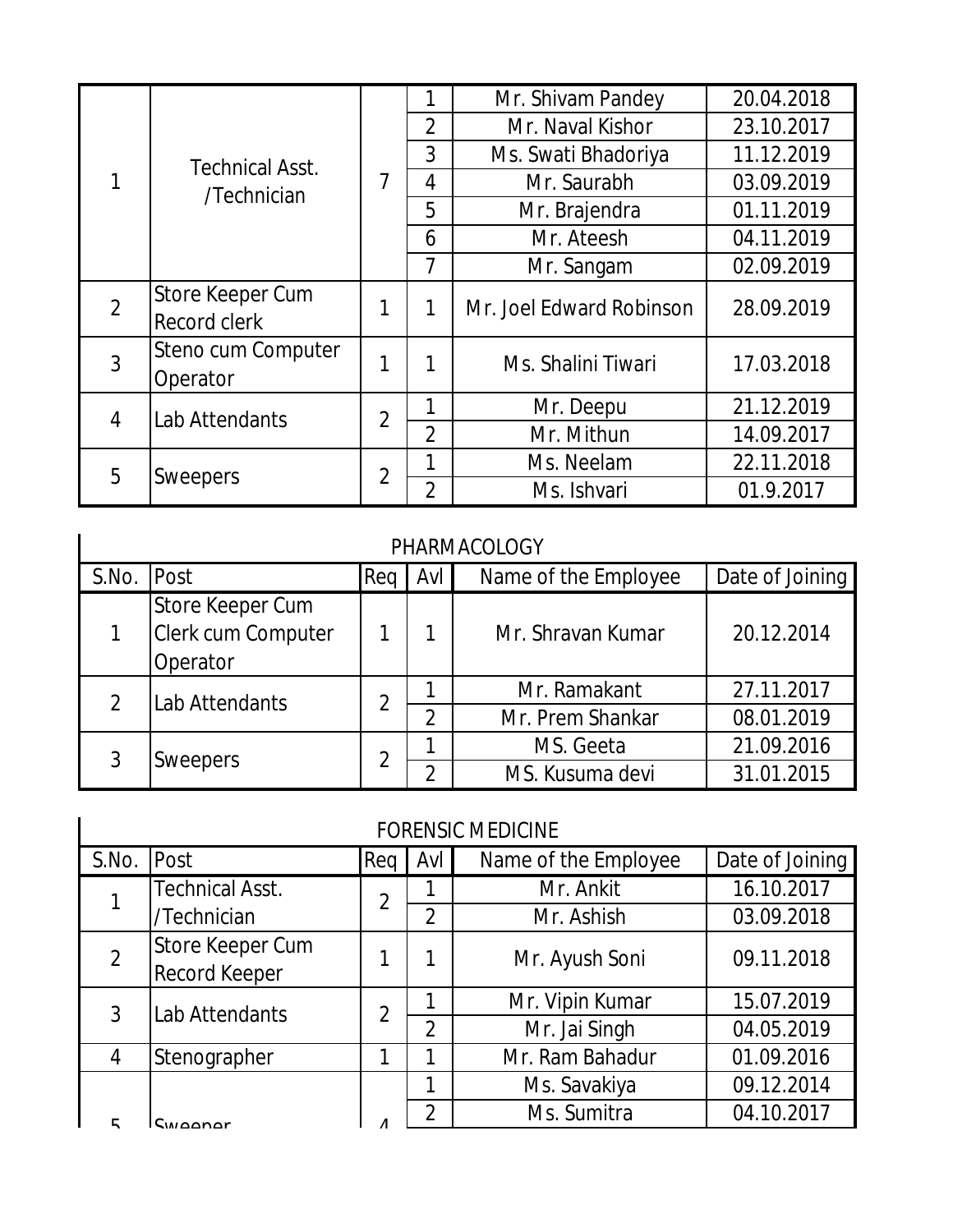| ັ | <b>IOMACCHCL</b> | <br>⌒<br>ັ | Chandrakali<br>Ms. |                   |
|---|------------------|------------|--------------------|-------------------|
|   |                  | 4          | Shanti<br>Ms       | ാറ10<br>28<br>ng. |

| <b>COMMUNITY MEDICINE</b> |                                                            |     |                |                           |                 |  |  |
|---------------------------|------------------------------------------------------------|-----|----------------|---------------------------|-----------------|--|--|
| S.No.                     | <b>Post</b>                                                | Req | Avl            | Name of the Employee      | Date of Joining |  |  |
|                           | Medical Social Worker                                      |     |                | Mr. Sudhir Singh          | 03.11.2018      |  |  |
| $\overline{2}$            | <b>Technical Astt.</b><br>/Technician                      |     |                | Mr. Sateesh Kumar Jaiswal | 02.08.2018      |  |  |
| 3                         | Stenographer                                               |     |                | Mr. Shahzad Mohd          | 04.12.2014      |  |  |
| 4                         | <b>Store Keeper</b>                                        |     |                | Mr. Satish Kumar          | 01.05.2019      |  |  |
| 5                         | Record Keeper Cum<br><b>Clerk Cum Computer</b><br>Operator |     |                | Mr. Guddu                 | 23.09.2017      |  |  |
| 6                         |                                                            |     |                | Ms. Rajrani               | 21.09.2017      |  |  |
|                           | Sweeper                                                    |     | $\overline{2}$ | Ms. Umakant               | 28.08.2019      |  |  |

| <b>GENERAL MEDICINE</b> |                               |                |                |                         |                 |  |  |  |
|-------------------------|-------------------------------|----------------|----------------|-------------------------|-----------------|--|--|--|
| S.No.                   | Post                          | Reg            | Avl            | Name of the Employee    | Date of Joining |  |  |  |
|                         | <b>Technical Astt.</b>        |                | 1              | Mr. Sohan Lal           | 16.09.2017      |  |  |  |
| 1                       | /Technician                   | 3              | $\overline{2}$ | Mr. Santosh Kumar Yadav | 29.03.2018      |  |  |  |
|                         |                               |                | 3              | Mr. Jeet                | 29.07.2019      |  |  |  |
| $\overline{2}$          | Cardio Technician             | 1              | 1              | Ms. Anamika Tiwari      | 04.11.2019      |  |  |  |
| 3                       | <b>Record Clerk</b>           | $\overline{2}$ | 1              | Mr. Nirmal Kumar Gupta  | 30.11.2018      |  |  |  |
|                         |                               |                | $\overline{2}$ | Ms. Amandeep Kaur       | 15.02.2016      |  |  |  |
|                         | Lab Attendants                | 4              | 1              | Mr. Malkhan Rawat       | 19.08.2019      |  |  |  |
| 4                       |                               |                | $\overline{2}$ | Mr. Rajesh Kumar        | 20.07.2019      |  |  |  |
|                         |                               |                | 3              | Mr. Shiv Balak          | 19.09.2017      |  |  |  |
|                         |                               |                | 4              | Mr. Fatechandra         | 23.1.2018       |  |  |  |
| 5                       | Stenographer                  | 1              |                | Mr. Chandrika Prasad    | 25.09.2017      |  |  |  |
| 6                       | <b>Store Keeper</b>           | 1              | 1              | Mr. Lakshman Prasad     | 16.11.2010      |  |  |  |
| 7                       | <b>T.B and Chest Diseases</b> | $\overline{2}$ |                | Mr. Balveer             | 13.11.2019      |  |  |  |
|                         | <b>Health Visitor</b>         |                | $\overline{2}$ | Mr. Prem Chandra Yadav  | 04.01.2020      |  |  |  |
| 8                       | <b>Psychiatric Social</b>     | $\overline{2}$ |                | Mr. Ashutosh Kumar      | 01.01.2020      |  |  |  |
|                         | Worker                        |                | $\overline{2}$ | Ms. Tara                | 26.01.2020      |  |  |  |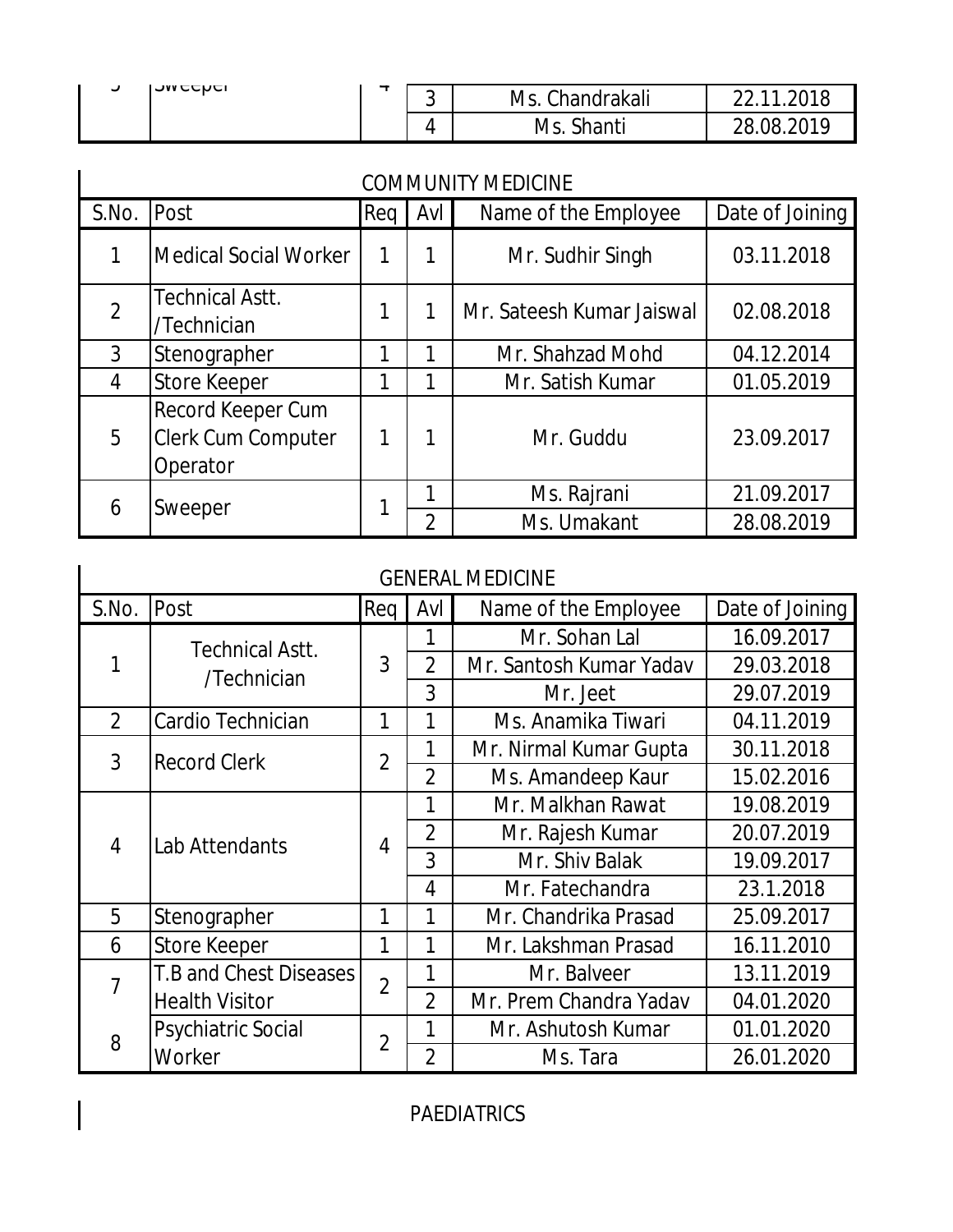| S.No. | Post                   | Req | Avl | Name of the Employee | Date of Joining |
|-------|------------------------|-----|-----|----------------------|-----------------|
|       | Child Psychologist     |     |     | Ms. Charul           | 03.12.2019      |
| 2     | <b>Health Educator</b> |     |     | Mr. Alok             | 12.10.2018      |
| 3     | <b>Technical Astt.</b> |     |     | Mr. Nagendra Singh   | 03.10.2017      |
|       | /Technician            |     |     |                      |                 |
| 4     | Lab Attendants         |     |     | Mr. Raju Singh       | 01.11.2019      |
| 5     | <b>Store Keeper</b>    |     |     | Mr. Jagat Singh      | 14.11.2019      |
| 6     | Stenographer           |     |     | Ms. Pooja Rawat      | 15.11.2019      |
|       | <b>Record Clerk</b>    |     |     | Mr. Shivam Tiwari    | 11.10.2019      |
| 8     | Social Worker          |     |     | Mr. Balram           | 02.02.2020      |

#### GENERAL SURGERY

|                | <b>GENERAL SURGERY</b> |                |                |                          |                 |  |  |  |  |
|----------------|------------------------|----------------|----------------|--------------------------|-----------------|--|--|--|--|
| S.No.          | Post                   | Req            | Avl            | Name of the Employee     | Date of Joining |  |  |  |  |
|                | <b>Technical Astt.</b> |                |                | Mr. Praveen Kumar Sharma | 27.12.2018      |  |  |  |  |
|                | /Technician            | 3              | $\overline{2}$ | Mr. Deepak Dwivedi       | 01.12.2014      |  |  |  |  |
|                |                        |                | 3              | Mr. Anju Kumar           | 10.01.2019      |  |  |  |  |
|                | Lab Attendants         | 4              | 1              | Mr. Dileep               | 19.03.2018      |  |  |  |  |
| $\overline{2}$ |                        |                | $\overline{2}$ | Mr. Sukreet              | 29.10.2018      |  |  |  |  |
|                |                        |                | 3              | Mr. Nagendra             | 13.11.2019      |  |  |  |  |
|                |                        |                | 4              | Mr. Chhedi               | 19.02.2018      |  |  |  |  |
| 3              | Stenographer           | 1              | 1              | Mr. Dheeraj Singh        | 25.08.2016      |  |  |  |  |
| 4              | <b>Store Keeper</b>    | 1              |                | Mr. Pradeep Kumar Pal    | 04.09.2019      |  |  |  |  |
| 5              | <b>Record Clerk</b>    | $\overline{2}$ |                | Mr. Ranjeet Kumar        | 30.10.2015      |  |  |  |  |
|                |                        |                | $\overline{2}$ | Mr. Deepak Tiwari        | 19.10.2019      |  |  |  |  |

 $\mathsf{I}$ 

| S.No. Post |                                       | Req | Avl I | Name of the Employee | Date of Joining |
|------------|---------------------------------------|-----|-------|----------------------|-----------------|
|            | <b>Technical Astt.</b><br>/Technician |     |       | Mr. Nitin Kumar      | 22.11.2019      |
| 2          | <b>Record Clerk</b>                   |     |       | Ms. Savita           | 01.03.2016      |
| 3          | Lab Attendant                         |     |       | Mr. Gurudayal        | 16.04.2018      |
| 4          | Stenographer                          |     |       | Mr. Ashu Kumar Yadav | 12.10.2019      |
| 5          | Store Keeper                          |     |       | Mr. Shani Kashyap    | 13.03.2018      |

| OTO-RHINO-LARYGOLOGY |  |            |  |                      |                 |  |
|----------------------|--|------------|--|----------------------|-----------------|--|
| S.No. Post           |  | $Real$ AvI |  | Name of the Employee | Date of Joining |  |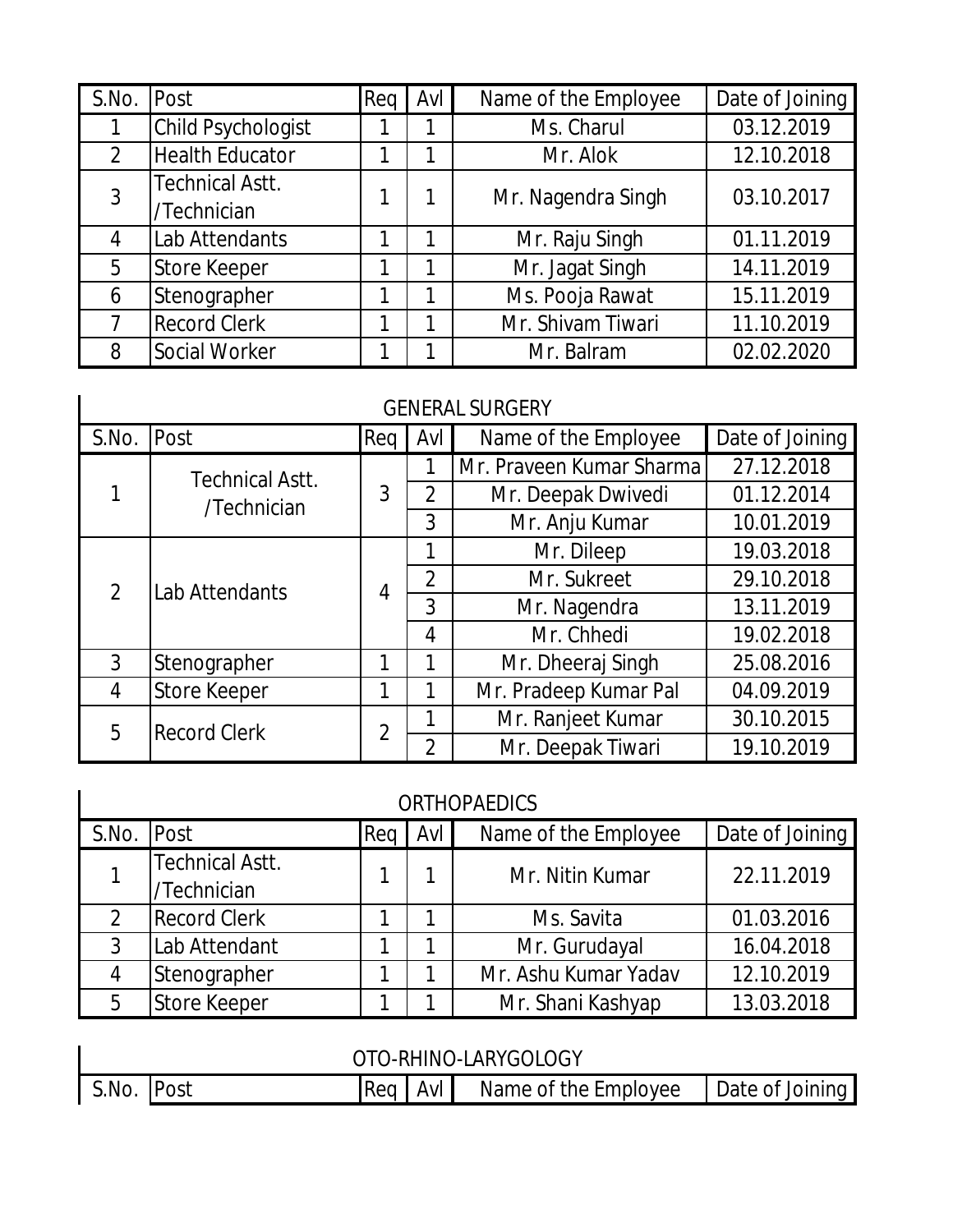|   | <b>Technical Astt.</b><br>/Technician |  | Mr. Sandeep Chaudhary | 24.10.2016 |
|---|---------------------------------------|--|-----------------------|------------|
| 2 | <b>Record Clerk</b>                   |  | Mr. Ritu Raj          | 04.01.2016 |
| 3 | Lab Attendant                         |  | Mr. Pankaj            | 16.03.2018 |
| 4 | Stenographer                          |  | Mr. Abhinav           | 01.12.2016 |
| 5 | <b>Store Keeper</b>                   |  | Mr. Prashant          | 25.09.2017 |
| 6 | Audiometry Tech.                      |  | Mr. Sudhir Kumar      | 01.11.2019 |
|   | <b>Speech Therapist</b>               |  | Mr. Akash             | 21.02.2018 |

#### OPTHALMOLOGY

I

 $\mathsf{l}$ 

| S.No. | Post                                  | Rea | Avl | Name of the Employee      | Date of Joining |
|-------|---------------------------------------|-----|-----|---------------------------|-----------------|
|       | <b>Technical Astt.</b><br>/Technician |     |     | Mr. Ajay Deep Singh       | 08.12.2015      |
| 2     | <b>Record Clerk</b>                   |     |     | Ms. Shalini               | 01.10.2016      |
| 3     | Lab Attendant                         |     |     | Mr. Samar                 | 13.09.2017      |
|       | Stenographer                          |     |     | Mr. Abhishek Pratap Singh | 15.12.2017      |
| 5     | <b>Store Keeper</b>                   |     |     | Mr. Mukesh Kumar          | 16.11.2018      |
|       | Refractionist                         |     |     | Mr. Deepak                | 09.10.2019      |

#### OBSTETRICS & GYNAECOLOGY

| S.No.          | Post                   | Req            | Avl            | Name of the Employee | Date of Joining |
|----------------|------------------------|----------------|----------------|----------------------|-----------------|
|                | Social Worker          | $\overline{2}$ |                | Ms. Keerti           | 30.04.2019      |
|                |                        |                | $\overline{2}$ | Ms. Shivi            | 21.12.2019      |
| $\overline{2}$ | <b>Technical Astt.</b> | $\overline{2}$ |                | Ms. Nigar Afroz      | 18.02.2016      |
|                | /Technician            |                | $\mathfrak{D}$ | Ms. Shalini Patel    | 03.12.2018      |
| 3              | Store keeper           |                | 1              | Mr. Thakur Prasad    | 02.01.2016      |
| 4              | Lab Attendants         | $\overline{2}$ |                | Mr. Anmol            | 15.09.2017      |
|                |                        |                | $\mathfrak{D}$ | Mr. Ramesh           | 27.08.2019      |
| 5              | Stenographer           |                |                | Ms. Meenakshi Negi   | 10.11.2014      |
| 6              | <b>Record Clerk</b>    |                |                | Mr. Shubham Sachan   | 09.02.2018      |

|            | RADIO-DIAGNOSIS     |     |     |                      |                 |  |  |  |
|------------|---------------------|-----|-----|----------------------|-----------------|--|--|--|
| S.No. Post |                     | Reg | Avl | Name of the Employee | Date of Joining |  |  |  |
|            | <b>Record Clerk</b> |     |     | Mr. Anurag Sharma    | 16.11.2018      |  |  |  |
|            | Stenographer        |     |     | Mr. Praveen Kumar    | 18.09.2017      |  |  |  |
|            | Store Keeper        |     |     | Mr. Agnivesh Sharma  | 14.10.2019      |  |  |  |
|            |                     |     |     | Mr. Anurag Pal       | 23.01.2018      |  |  |  |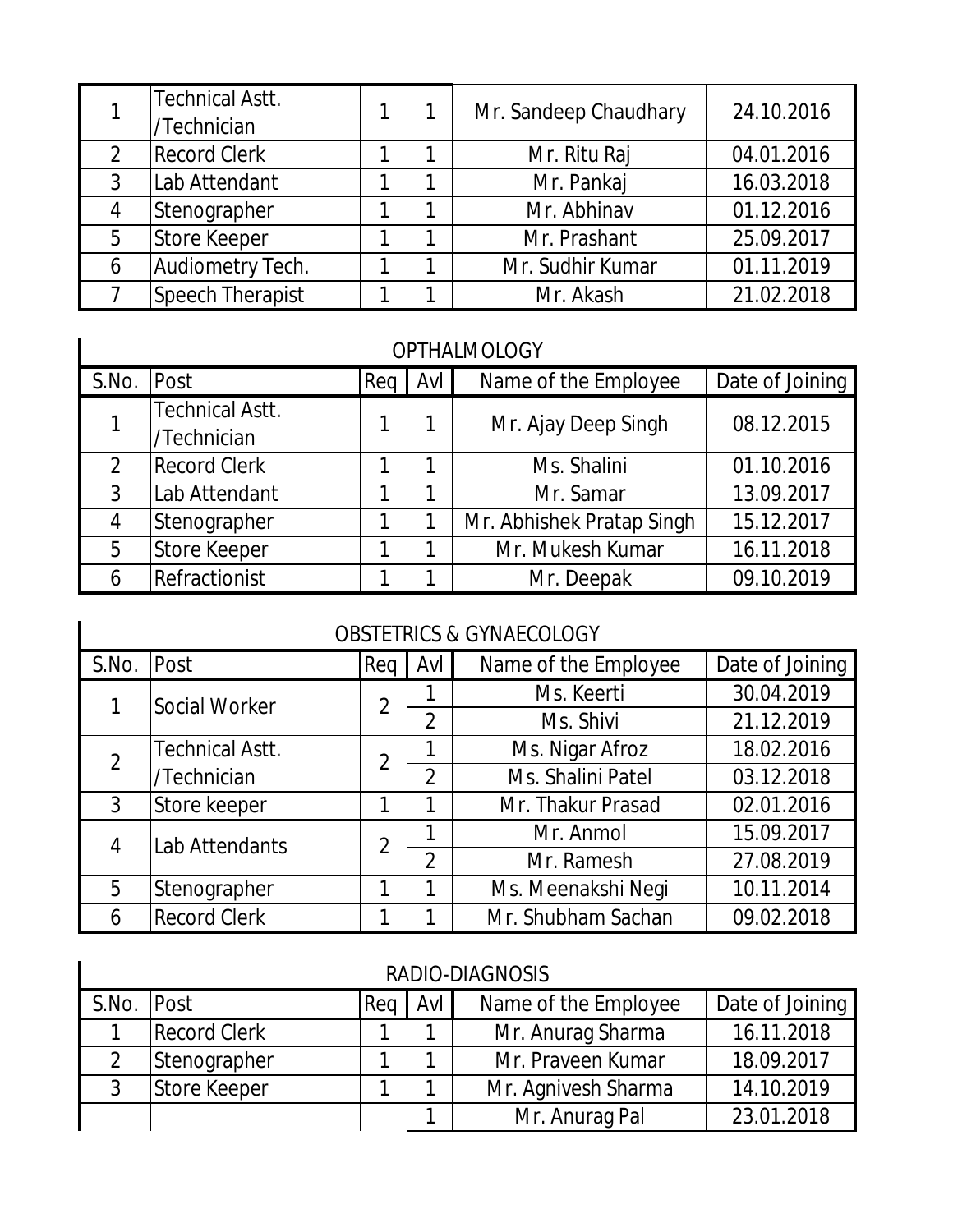|                |                     |                | $\overline{2}$ | Mr. Saurabh Pal   | 19.11.2018 |
|----------------|---------------------|----------------|----------------|-------------------|------------|
|                |                     |                | 3              | Mr. Abhishek      | 26.12.2018 |
| $\overline{4}$ | Radiographic        | 8              | 4              | Mr. Ankit Awasthi | 22.06.2016 |
|                | <b>Technician</b>   |                | 5              | Mr. Anil          | 13.01.2019 |
|                |                     |                | 6              | Mr. Sandeep       | 08.07.2019 |
|                |                     |                | 7              | Mr. Anoop         | 02.11.2019 |
|                |                     |                | 8              | Ms. Pratibha      | 03.09.2019 |
|                | Dark Room Assistant | $\overline{4}$ | 1              | MS. Juhi          | 09.11.2017 |
| 5              |                     |                | $\overline{2}$ | Mr. Shivendra     | 18.10.2019 |
|                |                     |                | 3              | Mr. Ashutosh      | 30.07.2019 |
|                |                     |                | 4              | Mr. Ankit Verma   | 16.01.2018 |

#### ANAESTHESIOLOGY

| S.No.          | Post                   | Req | Avl            | Name of the Employee      | Date of Joining |
|----------------|------------------------|-----|----------------|---------------------------|-----------------|
|                |                        |     |                | Mr. Monendra Kumar        | 28.06.2016      |
|                |                        |     | $\overline{2}$ | Mr. Rahul Tripathi        | 19.02.2018      |
|                |                        |     | 3              | Mr. Tarun Chauhan         | 20.12.2014      |
| 1              | <b>Technical Astt.</b> | 8   | 4              | Mr. Vineet                | 17.08.2019      |
|                | /Technician            |     | 5              | Mr. Irfan                 | 09.07.2019      |
|                |                        |     | 6              | Mr. Mahtab                | 22.04.2019      |
|                |                        |     | 7              | Mr. Shivam                | 15.01.2019      |
|                |                        |     | 8              | Mr. Virendra Pratap Singh | 18.10.2016      |
| $\overline{2}$ | <b>Record Clerk</b>    | 1   | 1              | Mr. Om Prakash            | 16.08.2014      |
| 3              | Stenographer           | 1   | 1              | Mr. Priyanshu             | 25.09.2017      |
| 4              | <b>Store Keeper</b>    | 1   | 1              | Mr. Kailash Prasad        | 09.10.2019      |
|                |                        |     | 1              | Mr. Raju                  | 27.01.2020      |
|                |                        |     | $\overline{2}$ | Ms. Reeta                 | 30.11.2015      |
| 5              | Sweeper                | 5   | 3              | Ms. Tuhura                | 11.05.2016      |
|                |                        |     | 4              | Ms. Dhanno                | 20.03.2015      |
|                |                        |     | 5              | Ms. Bhudhana              | 03.11.2009      |

| <b>DENTISTRY</b> |                   |     |     |                         |                 |  |  |
|------------------|-------------------|-----|-----|-------------------------|-----------------|--|--|
| S.No.            | Post              | Req | Avl | Name of the Employee    | Date of Joining |  |  |
|                  | Store Keeper      |     |     | Mr. Shashya Raman Yadav | 10.10.2019      |  |  |
|                  |                   |     |     | Mr. Shailendra          | 22.01.2015      |  |  |
| $\overline{2}$   | Dental Technician |     | ◠   | Mr. Rajeev              | 18.12.2019      |  |  |
|                  |                   |     | າ   | Ms. Rupa                | 16.07.2019      |  |  |